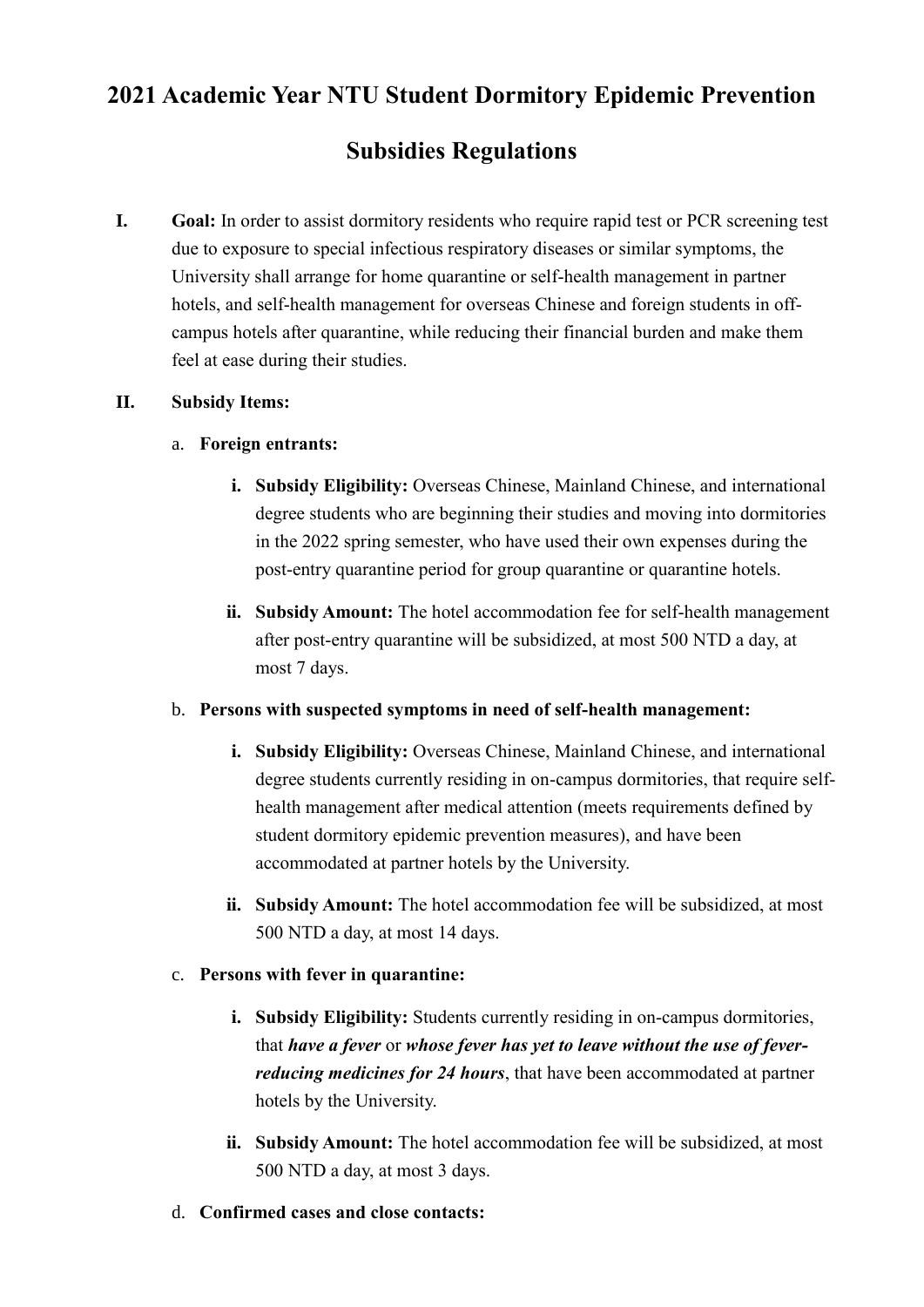- **i. Subsidy Eligibility:** Overseas Chinese, Mainland Chinese, and international degree students currently residing in on-campus dormitories, that have contracted a special infectious respiratory disease or come into close contact, and have been accommodated at partner hotels by the University after 14 days of quarantine.
- **ii. Subsidy Amount:** The hotel accommodation fee will be subsidized, at most 500 NTD a day, at most 7 days.

# **III. Required Documents:**

- a. 2021 Academic Year NTU Student Dormitory Epidemic Prevention Arrangement Subsidy Application Form (view appendix)
- b. Quarantine Notice
- c. Isolation Notice
- d. Proof of Hotel Housing (requires full name, accommodation date and fee)
- e. Proof of Hotel Payment (invoice or receipt)
- IV. Subsidy applications end on July 31, 2022.
- V. The University will follow the development status of the epidemic announced by the Central Epidemic Command Center and cooperate with the policies of the Ministry of Education to revise epidemic prevention measures on a rolling basis.